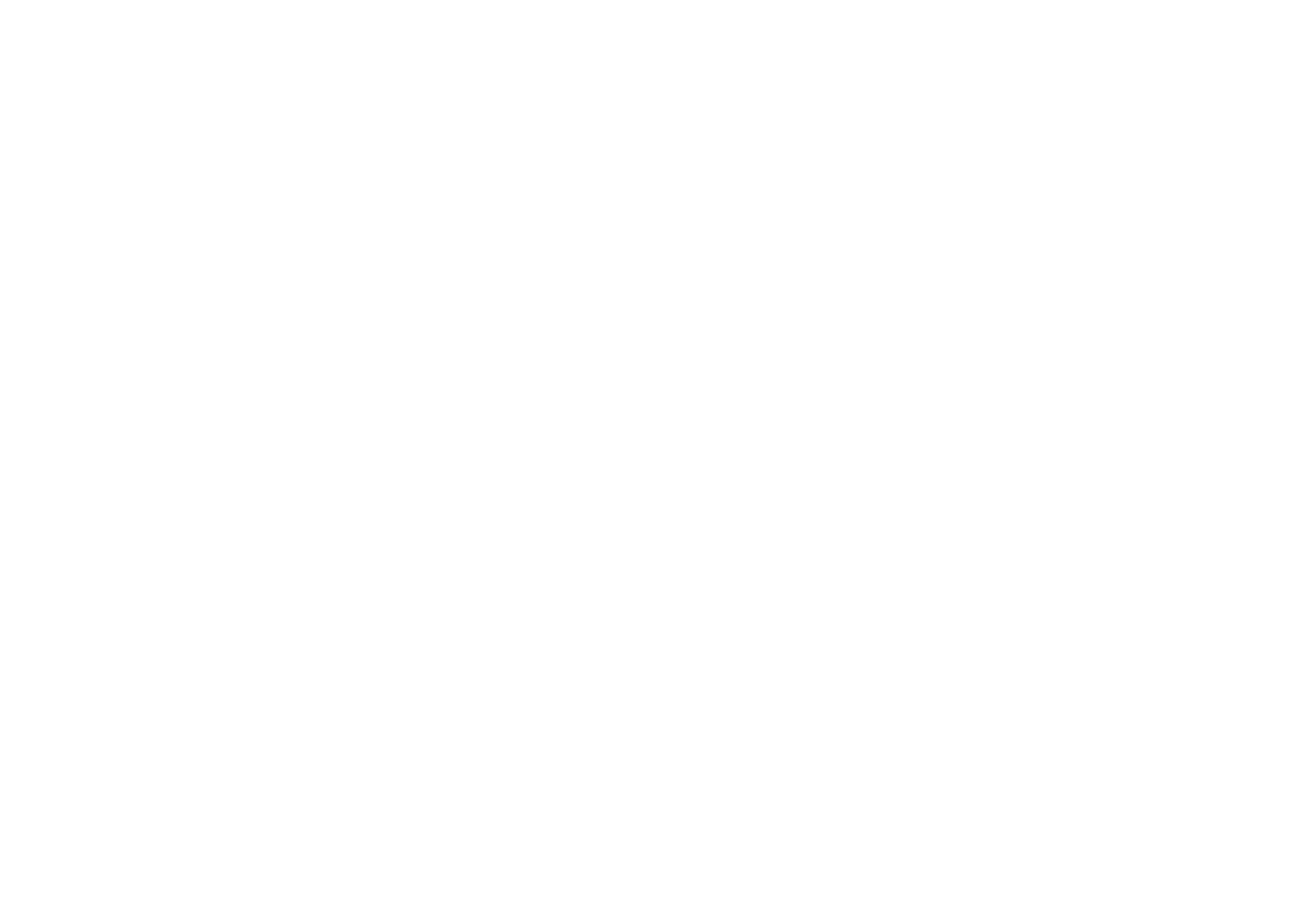SYNAESTHESIA: THEORETICAL, ARTISTIC AND SCIENTIFIC FOUNDATIONS Maria José De Córdoba, Dina Riccò, Sean A. Day

#### Synaesthesia: Theoretical, artistic and scientific foundations

#### *Editorial Board*

Sean A. Day (Trident Technical College, USA. President of the American Synesthesia Association) Maria José De Córdoba (Granada University, Department of Drawing) Emilio G. Milán (Granada University, Department of Experimental Psychology) Ed Hubbard (Vanderbilt University, Department of Psychology and Human Development) Dina Riccò (Politecnico di Milano University, Department of Design)

#### *Editorial Staf*

Edited by: Maria Josè De Cordoba, Dina Riccò, Sean Day The three editors have worked in collaboration on the entire book. In particular: M.J. De Cordoba has edited chapters I.2, I.4, I.5., II.2, II.6, II.7, II.8; D. Riccò chapters I.1, I.3, II.1, II.3, II.4, II.5; and Sean Day has edited the English revision of the whole book. Chapters written in native English by the respective authors: I.1, I.2, I.5, II.1. English translaion from Spanish: Julia López de la Torre Lucha (Foreword, Preface, chapters I.4, II.2, II.7, II.8); Donald Hubert Dufy III (chapter II.5). English Translation from Italian: Margaret Wood / Intras Congressi Bologna (chapters I.6, II.4), Peter Deville (chapter I.3), John Lander, Annarita Guidi and Maria Catricalà (chapter II.3). English Translation from Russian: Anton V. Sidoroff-Dorso (Chapter II.6). Special thanks to Timothy B. Layden. Graphic coordination: Dina Riccò Graphic design: Giulia Marimucci Visual: Alessandro Zamperini

© 2014 Ediciones Fundación Internacional ArteCità, Granada (Spain) Original Title: Sinestesia. Los fundamentos teóricos, artísticos y científicos, by Maria José De Cordoba, Dina Riccò et al. First Spanish Edition published in 2012 by Ediciones Fundación Internacional Artecittà (Granada, Spain)

eBook Edition ISBN: 978-84-939054-9-1 D.L.: GR 1383-2014 (14.07.2014) Produced by Fundación Internacional Artecità, Granada, Spain

Printed Edition ISBN: 978-84-939054-6-0 D.L.: GR 1382-2014 (14.07.2014) Prining: Imprenta Del Carmen, Granada, Spain

First English Edition: July 2014

#### **With contributions by**

| Francisco Acuyo Matej Hochel |               | Oscar Iborra Martínez                                | Lawrence E. Marks | A. V. Sidoroff-Dorso |
|------------------------------|---------------|------------------------------------------------------|-------------------|----------------------|
| David Brang                  |               | Edward M. Hubbard – Emilio Gómez Milán               | José López-Montes | Tonino Tornitore     |
| Maria Catricalà              | Jörg Jewanski | Asunción Jódar Miñarro V. S. Ramachandran Jamie Ward |                   |                      |

**Internaional Foundaion Artecità Publishing**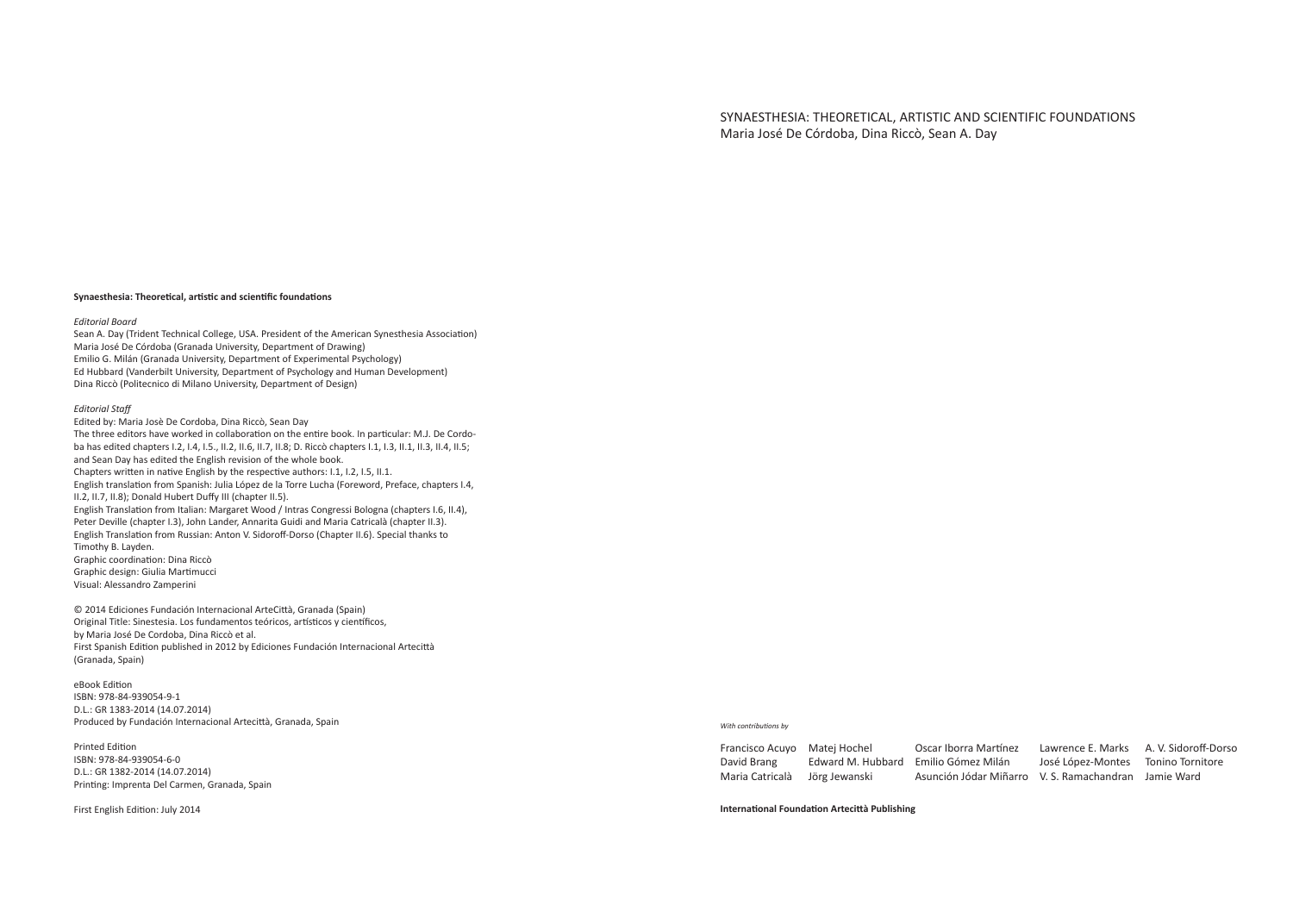*La perception synesthésique est la règle, et, si nous ne nous en apercevons pas, c'est parce que le savoir scientiique déplace l'expérience et que nous avons désappris de voir, d'entendre et, en général, de sentir, pour déduire de notre organisation corporelle et du monde tel que le conçoit le physicien ce que nous devons voir, entendre et sentir.*

Maurice Merleau-Ponty (1945)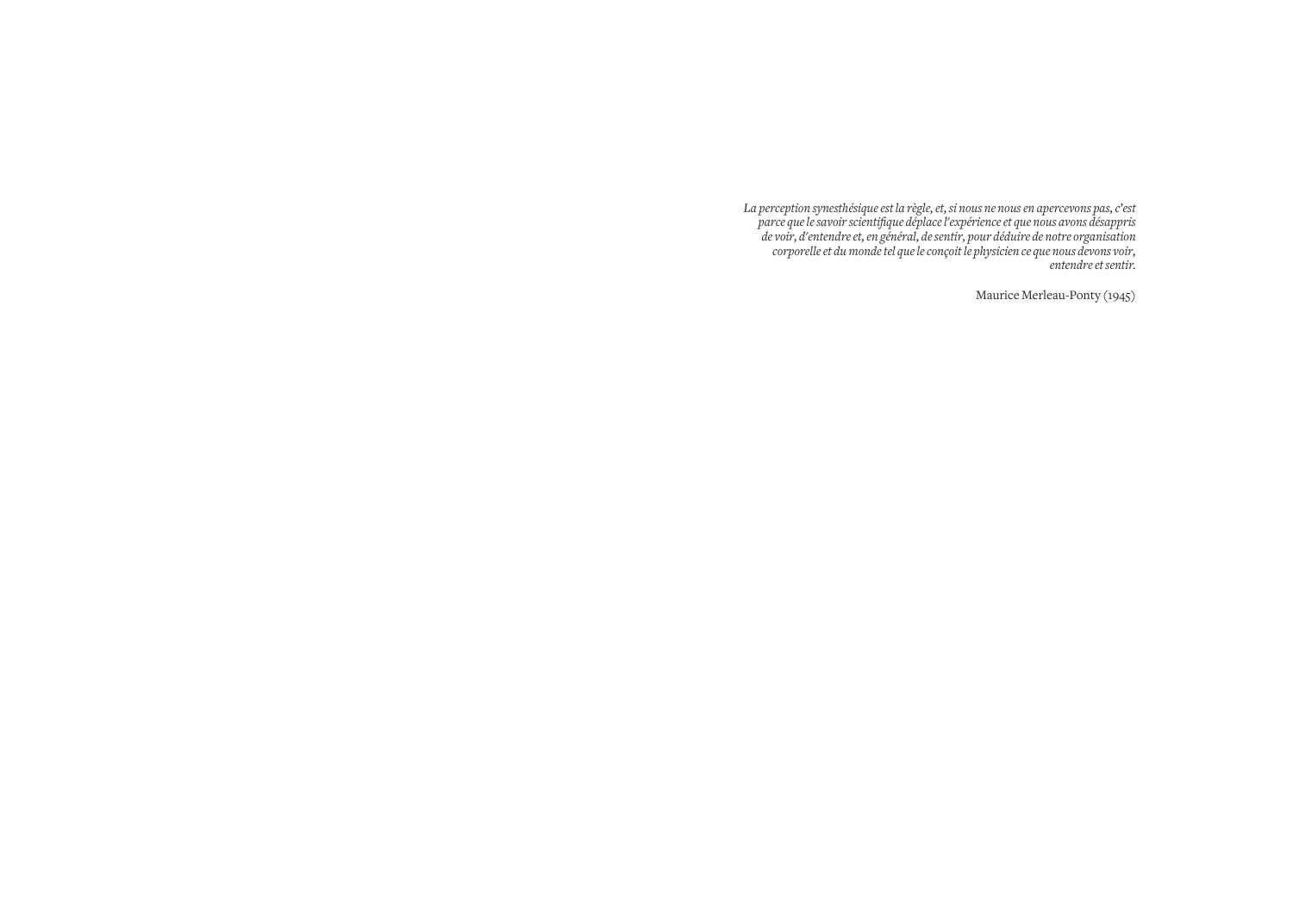# **CONTENTS**

| Foreword to the English Edition<br>by Maria José De Cordoba, Dina Riccò and Sean A. Day | 17 |
|-----------------------------------------------------------------------------------------|----|
| Preface to the Spanish Edition<br>by Asunción Jódar Miñarro                             | 19 |
| Foreword to the Spanish Edition<br>by Maria José De Cordoba and Dina Riccò              | 21 |
| Contributors                                                                            | 23 |

## **PART I**

**Preliminary knowledge**

| 1                                                 |    |
|---------------------------------------------------|----|
| SYNAESTHESIA ACROSS THE SPECTRUM                  |    |
| Lawrence E. Marks (2009)                          | 32 |
| 1.1 Three sets of questions                       | 33 |
| 1.2 Vivid Synaesthesia                            | 33 |
| 1.2.1 Prevalence of Vivid Synaesthesia            | 34 |
| 1.2.2 Consistency of Vivid Synaesthesia           | 34 |
| 1.2.3 Does Consistency Define Vivid Synaesthesia? | 34 |
| 1.2.4 Objectifying Synaesthesia                   | 35 |
| 1.2.5 Varieties of Vivid Synaesthesia             | 36 |
| 1.3 Synaesthesia or Synaesthesias?                | 38 |
| 1.3.1 Monistic, Dualistic, and Pluralistic Views  | 38 |
| 1.3.2 Synaesthesia as a Continuum: Monism         | 39 |
| 1.3.3 Synaesthesia as Multiplicity: Pluralism     | 40 |
| 1.4 Synaesthesia and cognition                    | 42 |
| 1.4.1 Synaesthesia as a Mode of Cognition         | 43 |
| 1.4.2 Cognitive Roots of Synaesthesia             | 43 |
| 1.5 Synaesthesia across the spectrum              | 45 |
| References                                        | 47 |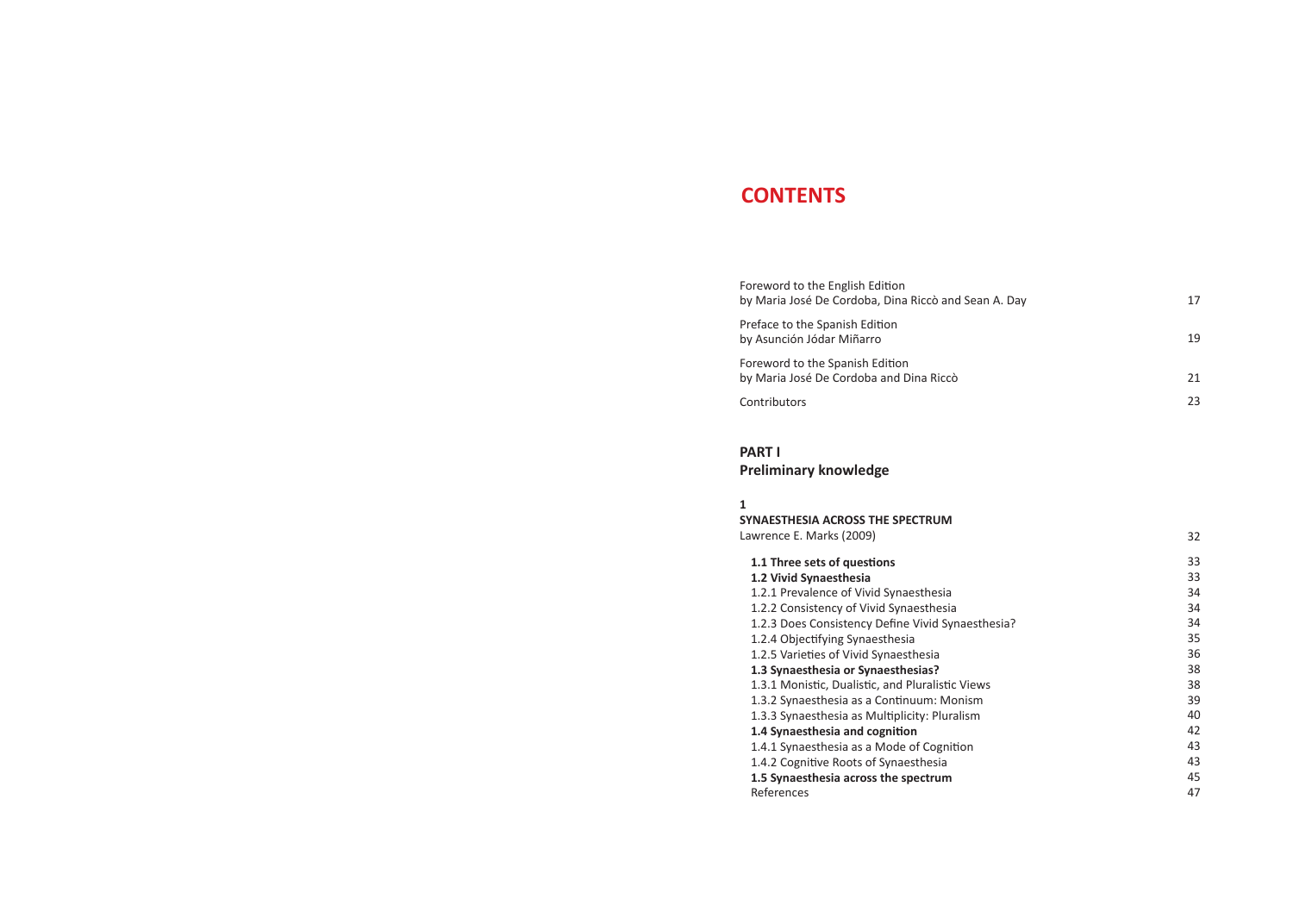### **2**

| 1812: THE YEAR SYNESTHESIA IS REPORTED FOR THE FIRST TIME |  |
|-----------------------------------------------------------|--|
| Jörg Jewanski, Sean A. Day, Jamie Ward                    |  |

| 2.1 Introduction                                                 | 53 |
|------------------------------------------------------------------|----|
| 2.2 What do we know about Sachs and his synesthesia up to today? | 53 |
| 2.3 Who was Sachs?                                               | 55 |
| 2.4 The German translation of Sachs's book                       | 56 |
| 2.5 Sachs's synesthesia                                          | 57 |
| 2.5.1 Alphabet                                                   | 58 |
| 2.5.2 Tones of a musical scale                                   | 58 |
| 2.5.3 Numbers                                                    | 59 |
| 2.5.4 Days of a week                                             | 60 |
| 2.6 Contemporary resonances of Sachs's account of synesthesia    | 60 |
| 2.7 Reviews of Sachs's book                                      | 61 |
| 2.8 Possible documented cases of synesthesia prior to 1812       | 63 |
| 2.8.1 Color-Tone-Analogies, starting with the ancient Greeks     | 63 |
| 2.8.2 John Vermassen from Maastricht (in 1664)                   | 64 |
| 2.8.3 A studious blind man (before 1690)                         | 66 |
| 2.8.4 Johann Leonhard Hoffmann (1786)                            | 66 |
| 2.9 Who is next after Sachs?                                     | 67 |
| 2.10 Conclusion                                                  | 68 |
| References                                                       | 69 |
| Appendix                                                         | 74 |

| 3                                                              |     |
|----------------------------------------------------------------|-----|
| THE COLOUR OF THE ALPHABET: THE HISTORY OF COLOURED HEARING    |     |
| <b>Tonino Tornitore (1986)</b>                                 | 82  |
| 3.1 Sachsonisme, or the complete opposite of Daltonism         | 83  |
| 3.2 Cornaz and the Swiss crossroads                            | 87  |
| 3.3 Neither lesion nor illusion                                | 91  |
| 3.4 A new disease from France                                  | 97  |
| 3.5 From the physiology of colours to the colouration of sound | 101 |
| 3.6 Beyond the Alps, in the meantime                           | 109 |
| 3.7 The irresistible rise                                      | 111 |
| 3.7.1 Name and Definition                                      | 112 |
| 3.7.2 History                                                  | 112 |
| 3.7.3 Case Histories                                           | 113 |
| 3.7.4 Description of the Phenomenon                            | 114 |
| 3.7.5 Interpretative Theories                                  | 115 |
| <b>3.8 Conclusion</b>                                          | 116 |
| References                                                     | 118 |

# **4**

52

| FROM ARTISTIC EXPERIMENTATION TO SYNAESTHESIA RESEARCH                                                                     |     |
|----------------------------------------------------------------------------------------------------------------------------|-----|
| Maria José De Córdoba Serrano                                                                                              | 122 |
| 4.1 Spanish Contemporary Art in the 70's and 80's. Some considerations                                                     |     |
| about cooperativeness, postmodernism and interrelation among arts                                                          | 123 |
| 4.1.1 How can we describe, communicate or remember our hearing expe-                                                       |     |
| riences?                                                                                                                   | 124 |
| 4.1.2 Approach to a scientific investigation of synaesthesia                                                               | 125 |
| 4.1.3 Justification of the proposal and follow-up of previous investigations                                               |     |
| of sound/image/colour synaesthesia                                                                                         | 129 |
| 4.1.4 Hypothesis of preliminary experiments                                                                                | 132 |
| 4.2 Why not propose an interdisciplinary project?<br>4.3 Proposing the study of a mathematical model for synaesthetic pro- | 135 |
| cesses                                                                                                                     | 136 |
| 4.4 About the scientific dissemination and synaesthesia study                                                              | 137 |
| 4.5 Conclusions: Science and Arts should have never become separated                                                       | 138 |
| References                                                                                                                 | 139 |
| 5                                                                                                                          |     |
| SOME ADDITIONAL CONSIDERATIONS TOWARDS RESEARCHING                                                                         |     |
| <b>SYNESTHESIA</b>                                                                                                         |     |
| Sean A. Day                                                                                                                | 142 |
| 5.1 Introduction                                                                                                           | 143 |
| 5.2 Regarding congenital synesthesiae                                                                                      | 146 |
| 5.3 Synesthesia resulting from injury (adventitious synesthesia)                                                           | 148 |
| 5.4 Drug-induced synesthesia                                                                                               | 150 |
| 5.5 Synesthesia via an altered state of consciousness                                                                      | 152 |
| 5.6 What drugs effect congenital synesthesia, and how?                                                                     | 153 |
| 5.7 Concluding statement                                                                                                   | 153 |
| References                                                                                                                 | 154 |
| 6<br><b>SCIENTIFIC PRODUCTION ON SYNAESTHESIA</b>                                                                          |     |
| Dina Riccò                                                                                                                 | 158 |
|                                                                                                                            |     |
| 6.1 The words for intertwining of the senses in twentieth century                                                          |     |
| scientific production                                                                                                      | 159 |
| 6.1.1 An analysis of the scientific production on synaesthesia                                                             | 159 |
| 6.1.2 Synaesthesia and (pseudo)synonyms                                                                                    | 161 |
| 6.2 Three main meanings of synesthesia                                                                                     | 165 |
| 6.2.1 Synaesthesia as a perceptual phenomenon (Synaesthetic                                                                |     |
| perceptions)                                                                                                               | 165 |
| 6.2.2 Synaesthesia as linguistic expression (Linguistic synaesthesia)                                                      | 167 |
| 6.2.3 Synaesthesia as a representative form (Synaesthetic Representations)                                                 | 168 |
| References                                                                                                                 | 169 |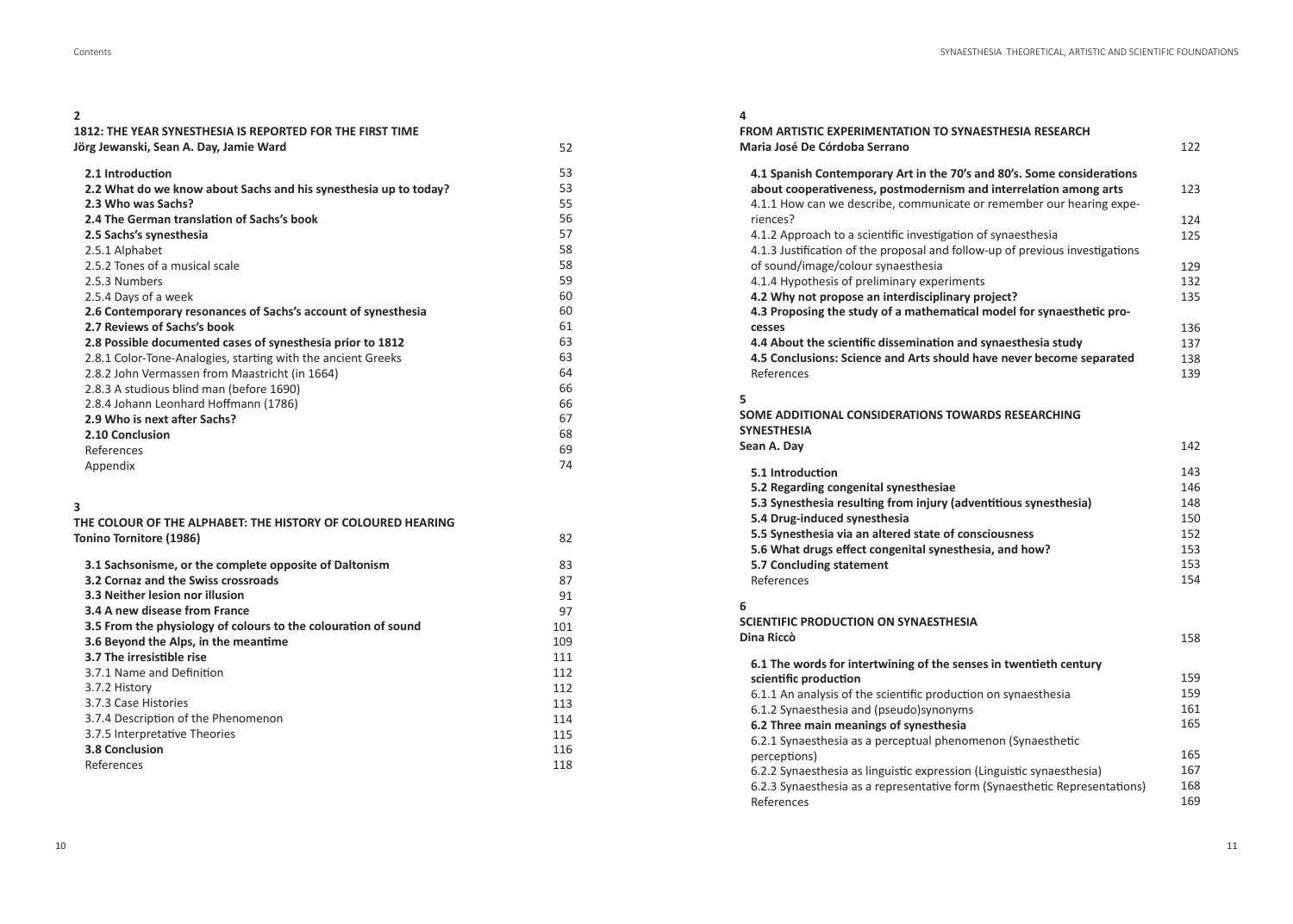### **PART II**

### (Inter)disciplinary approaches

#### $\mathbf{1}$

### THE CROSS-ACTIVATION THEORY AT TEN

| Edward M. Hubbard, David Brang, Vilayanur S. Ramachandran             | 176 |
|-----------------------------------------------------------------------|-----|
| 1.1 Introduction                                                      | 177 |
| 1.2 A brief history                                                   | 177 |
| 1.3 Behavioral studies (is it real?)                                  | 178 |
| 1.4 The cross-activation theory                                       | 179 |
| 1.5 Comparison with other models                                      | 179 |
| 1.6 From genotype to phenotype                                        | 180 |
| 1.7 Functional neuroimaging data                                      | 181 |
| 1.8 Diffusion tensor imaging and voxel-based morphometry              | 183 |
| 1.9 EEG and MEG studies                                               | 185 |
| 1.10 Two stage model                                                  | 187 |
| 1.11 Cascaded cross-tuning model                                      | 188 |
| 1.12 The cross-activation model applied to other forms of synesthesia | 189 |
| 1.13 Development, learning and neuronal recycling                     | 190 |
| <b>1.14 Conclusions</b>                                               | 191 |
| References                                                            | 192 |

#### $\overline{2}$

| Studies for idiopathic synaesthesia evaluation in the case of emotional<br>synaesthesia |     |
|-----------------------------------------------------------------------------------------|-----|
| Oscar Iborra Martínez, Matej Hochel, Emilio Gómez Milán                                 | 200 |
| 2.1 Introduction                                                                        | 201 |
| 2.2.1 Esoteric aura                                                                     | 202 |
| 2.2.2 Synaesthetic aura                                                                 | 202 |
| 2.2.3 People that are colours: subjective experiences                                   | 205 |
| 2.3 Synaesthetic aura and Stroop effect                                                 | 206 |
| 2.4 Esoteric aura and Stroop effect                                                     | 208 |
| 2.5 Differences between synaesthetic aura and esoteric aura                             | 209 |
| 2.6 Person-number synaesthesia                                                          | 210 |
| 2.6.1 The enneagram                                                                     | 210 |
| 2.7 Person-number synaesthesia: Stroop effect and mental number line                    | 212 |
| 2.8 Conclusion                                                                          | 213 |
| References                                                                              | 214 |

#### $\overline{\mathbf{3}}$ FROM RHETORIC TO COGNITIVE GRAMMAR: THE LINGUISTIC RESEARCH **ABOUT SYNAESTHESIA Maria Catricalà** 218 219 3.1 How can a voice become cold or warm? 3.2 The definition: metaphor/non-metaphor 220 3.3 Description and classification issues: 223 from morpho-syntactic to pragmatic configurations 3.4 Image schema and directionality in LS 226 3.5 The most widely spread LS and the translation question 230 3.6 The comprehension of linguistic synaesthesia 235 237 3.7 Conclusions References 241  $\overline{4}$ SYNAESTHETIC DESIGN: DESIGNING FOR THE SENSES Dina Riccò 246 4.1 Between synaesthesia and design 247 4.1.1 Synaesthetic design 248 4.1.2 Synaesthetic access to information 250 252 4.1.3 Synaesthetic modes in design 253 4.2. Synaesthetic Teaching: from Bauhaus to the School of design 4.2.1 The musical fugue as graphic theme 254 4.2.2 The sensory training at the preliminary course 255 256 4.2.3 Some examples from the School of Design 4.2.4 Baba-Yaga: a didactic exercise of visual music 258 4.2.5 A musical keyboard of the colors 259 4.3. Conclusions: visual music and the training objectives of synesthetic 260 teaching References 262 5 SYNAESTHETIC PERSPECTIVES ON MUSICAL PERCEPTION AND **REPRESENTATION** José López-Montes 268 5.1 Music as chain of transductions 269 271 5.2 Mapping as human drive 273 5.3 Is the ear closer to the eye or to the tongue? 276 5.4 A look to the style of Messiaen 5.5 Absolute pitch as acquired synaesthesia 276 278 5.6 The role of the score 280 5.7 Digital bridges for inverse synaesthesia

References

282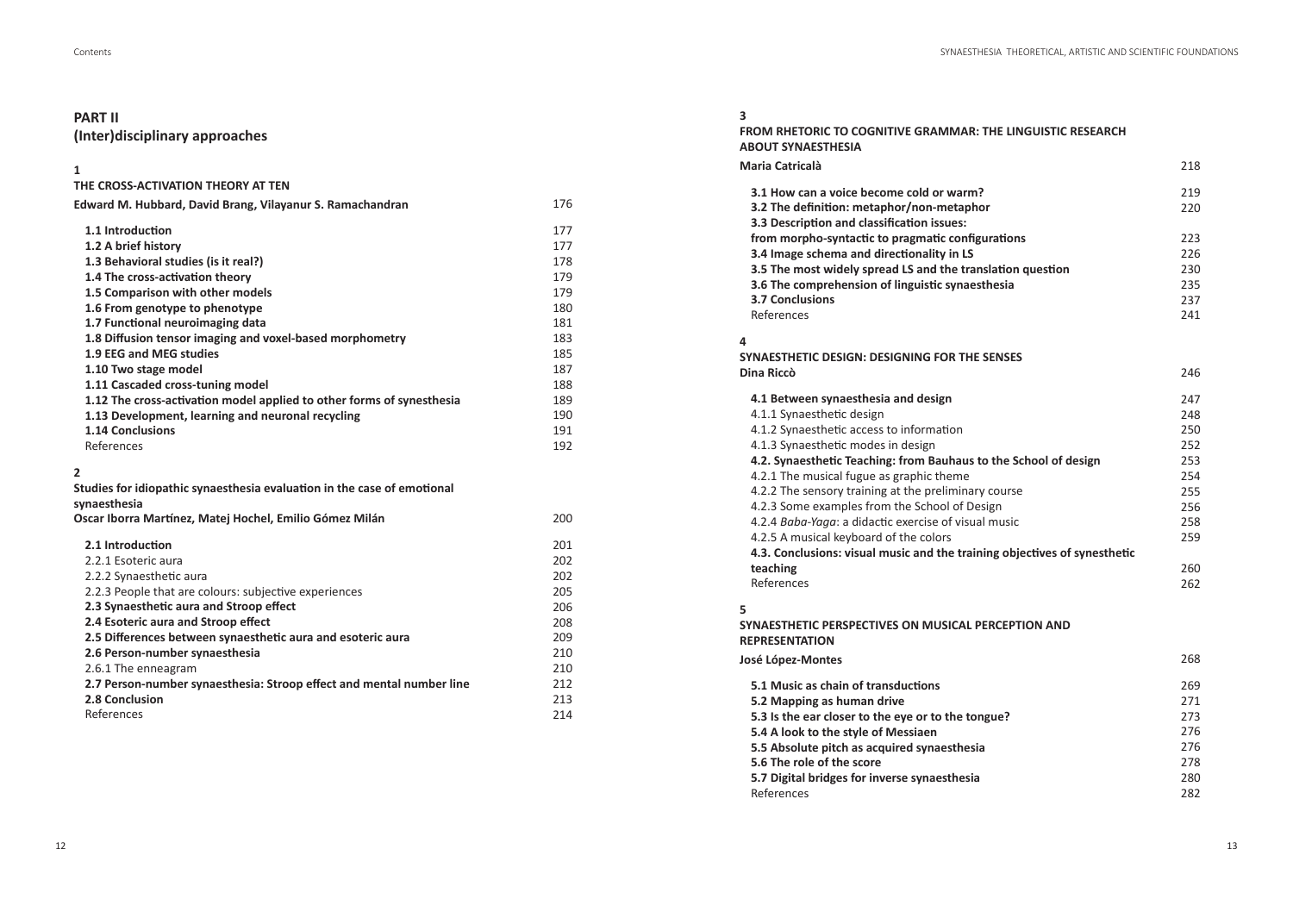### **6**

**SYNAESTHESIA RESEARCH IN RUSSIA: ARTS AND SCIENCE**

| <b>Anton V. Sidoroff-Dorso</b>                                           | 286 |
|--------------------------------------------------------------------------|-----|
| 6.1 Russian scientific outlook and synaesthesia research                 | 287 |
| 6.1.1 Early period of exploration in science                             | 291 |
| 6.1.2 Early exploration in art                                           | 296 |
| 6.1.3 Experimental and analytical period in science                      | 305 |
| 6.1.4 B.M. Galeyev and the Prometheus Centre                             | 309 |
| 6.2 Integrative neurophenomenological paradigm: identifying              |     |
| the invariables                                                          | 311 |
| 6.2.1 Synaesthesia from the neurophenomenological perspective            | 314 |
| 6.2.2 Anthropology of synaesthesia: socio-cultural determinants          |     |
| of synaesthogenesis                                                      | 316 |
| 6.2.3 Oscillatory Resonance Supervenience model and the "synaesthesia    |     |
| factor"                                                                  | 320 |
| 6.3. Why synaesthesia matters                                            | 324 |
| References                                                               | 325 |
| 7                                                                        |     |
| SYNAESTHESIA: THE BASIS FOR CREATIVE HOLISTIC THINKING                   |     |
| Maria José De Córdoba Serrano                                            | 334 |
| 7.1 Introduction: Holistic thinking and synaesthesia                     | 335 |
| 7.1.1 Rationale for an interdisciplinary project on synaesthesia:        |     |
| development and goals (first steps, 2006/07)                             | 337 |
| 7.1.2. Rationale, follow-up and current approach of the research         |     |
| on education and synaesthesia                                            | 338 |
| 7.1.3 Survey of possible synaesthetes: Synaesthesia, creativity and neu- |     |
| ro-linguistic programming (2009/10)                                      | 340 |
| 7.2. Innovative learning project, workshops and courses:                 |     |
| Synaesthesia and teaching methodologies                                  | 343 |
| 7.2.1. The Project: description and goals:                               | 344 |
| 7.2.2. Methodology                                                       | 345 |
| 7.2.3. Activities accomplished                                           | 345 |
| 7.3. Conclusion                                                          | 346 |
| References                                                               | 349 |
| 8                                                                        |     |
| <b>SYNESTHESIA: THE PAINTER OF THOUGHT</b>                               |     |
| <b>Francisco Acuyo</b>                                                   | 354 |

370

# **PREFACES AND FOREWORDS**

References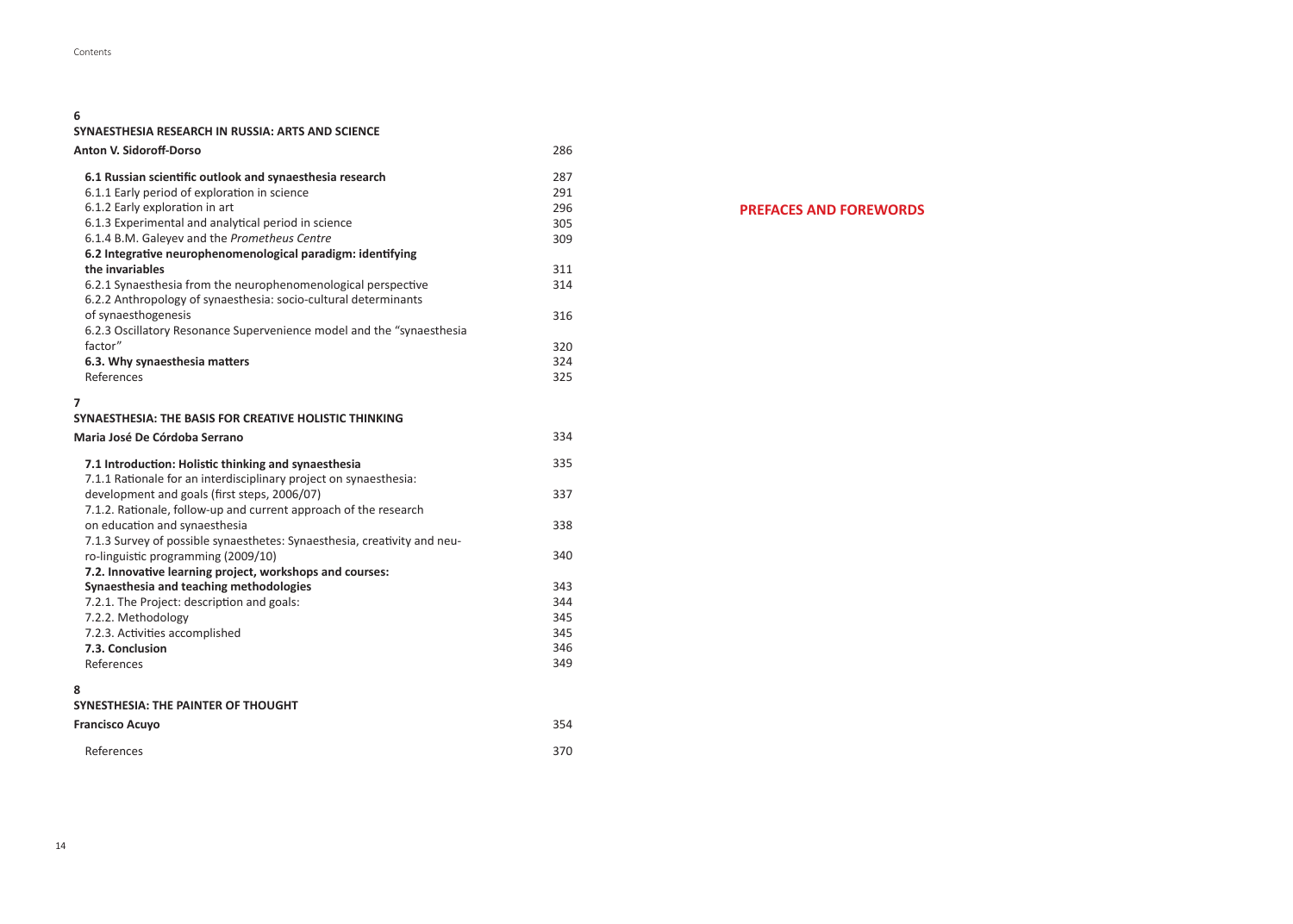# **FOREWORD TO THE ENGLISH EDITION**

This edition in English language appears two years after the first edition of *Sinestesia. Los fundamentos teóricos, artísticos y cientíicos* (2012) that was in Spanish. This volume compiles contributions regarding the study of synaesthesia in a wide and multidisciplinary sense, from science to arts, its target audience being synaesthesia researchers, university students and PhD students.

We already intended, with the release of the first edition, to provide a partially bilingual Spanish/English edition, since around half of the contributions were originally written in English, so that it could embrace all the contributions in the original language of the authors. Due to the high number of pages the volume finally would have had, the idea of a double edition appeared.

Compared with the first edition in Spanish, a chapter about the relationship between music and synaesthesia (López-Montes) has been integrated. This absence was already mentioned in our first preface.

During the time between the two editions, a great volume about synaesthesias has been published, *The Oxford Handbook of Synesthesia*, edited by Ed Hubbard and Julia Simner.

Indeed, both volumes have something in common; for example, the interdisciplinary approach, and some of the authors (Brang, Day, Hubbard, Jewansky, Marks, Ramachandran, Ward). Nevertheless, both volumes have a diferent purpose. Our precise intention is to provide documentations about the beginning and spreading of the contemporary debate on the subject of synaesthesia and its position between the two edges: science and art, which, from our perspective, was due to the clever intuition discerned in the opening of the I international and multidisciplinary conference on *Synaesthesia: Science*  and Arts, held in Cuevas de Almanzora, in Spain, in 2005. We firmly believed the first international experience certainly contributed to the dissemination and enrichment of the discussion, publications and interest that currently exists about synaesthesia.

The purpose of this volume is to demonstrate this development with the actors that participated in this process.

We have pleasure in presenting this new edition also because next year, during the *V Conference of Synaesthesia: Science and Art* – organized by Artecittà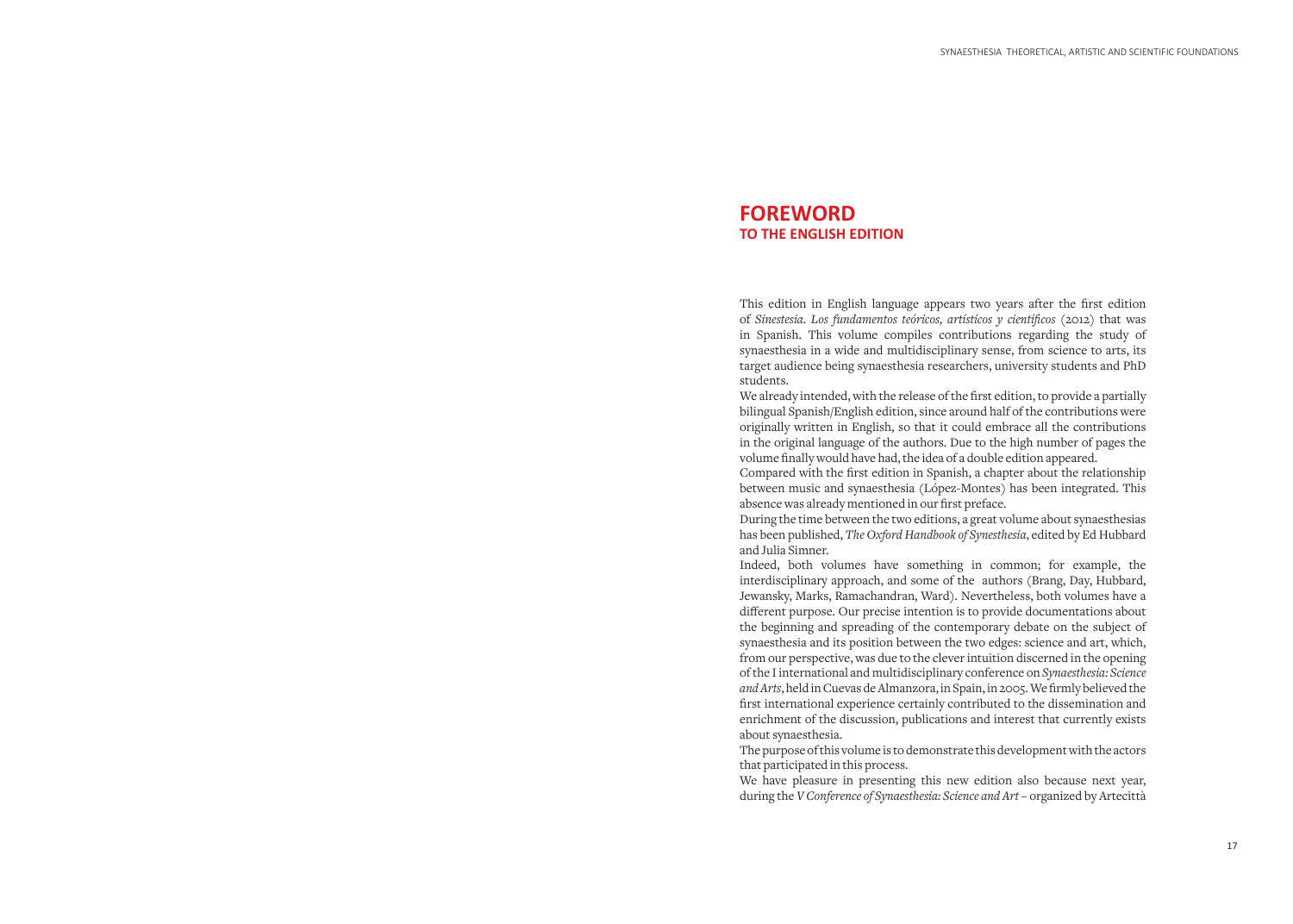Foundation with the collaboration of Politecnico di Milano, the University of Jaén, the Cultural Department of Alcalá La Real Council and the American Synesthesia Association (ASA) – that will be held in Alcalá La Real (Jaén, Spain, 16 – 19 May 2015), we will celebrate our tenth anniversary, a very special occasion for us: that is why we would like to offer to all attendees a memento of our work.

Among the diferent chapters we have combined the usage of the term *synaesthesia* ("European English") and *synesthesia* (American English) – always respecting the terms used by the authors. Since the edition is published in Europe, the "European" English spelling has been prioritised in the title and in the text in general.

To conclude, we would like to show our especial gratitude to all of the authors who have enthusiastically collaborated on the Project of this new edition, to our translators - especially to Julia, our "official" translator - and to Artecittà Foundation that have made possible this new edition.

> *Maria José De Cordoba* University of Granada

> > *Dina Riccò*  Politecnico di Milano

*Sean A. Day* Trident Technical College

# **PREFACE TO THE SPANISH EDITION**

*Plural ha sido la celeste historia de mi corazón…* [Plural has been the heavenly story of my heart ... ]

Rubén Darío

It is an honour for someone from the art world, as is my case, to write the foreword to a book on scientiic and artistic research on synaesthesia. Especially for those of high prestige, globally recognised for what they themselves call lived synaesthesia.

When the singular composer and musicologist Joerg Jewanski creates his scores, Tonino Tornitore writes about the history of coloured hearing synaesthesia, referring to it as the appearance of a new disease in France, and Francisco Acuyo speaks of the chisel of thought, it is inevitable to identify synaesthesia with the more poetic yet tragic aspects of art, associated with disease and madness. A deep ancestral fear surely held by most human beings. In truth, no one considers it absurd that sounds have colour, clouds have a scent or that objects can be spoken to. I believe, therefore, with this book, we can learn in an organized manner, without fear, much more about the unconventional ways in which we approach the underlying reality and secrets behind our thinking.

Maria Catricalà, writing on metaphors from the point of view of synaesthesia, brings us closer to literature in a more recognisable form. When addressing the thorny issue of translating synaesthetic metaphors, it becomes clear how dull and lustreless literature would be without synesthesia.

Where Maria José de Córdoba's research addresses the collaboration and interrelationships between the arts, making proposals for interdisciplinary projects from the visual arts, she shows the processes that have become pillars of creation in contemporary art.

The critical research of Vilayanur S. Ramachandran, a neurologist known for his work in the ields of behavioural neurology and psychophysics, alongside Edward M. Hubbard, clarify and focus the concepts, meanings and